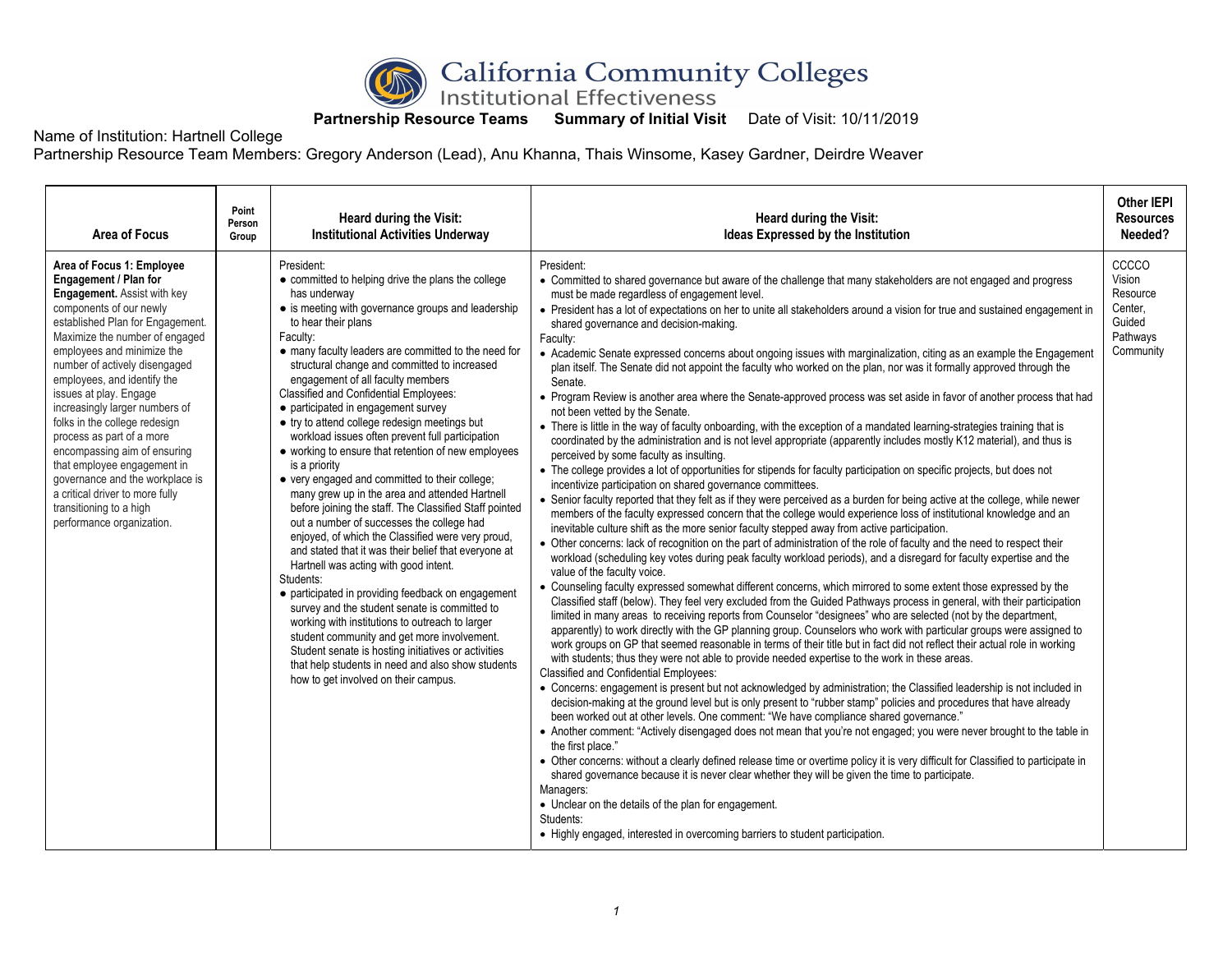| IA. Most effectively improve<br>communication and<br>communication flow.            | 1. All campus forums and meetings for Accreditation<br>2. Weekly email updates from President                                                                                                                                                                                                    | a. Communication that comes from email is often lengthy and classified and confidential employees do not have the time<br>due to workload issues to read it or attend the meetings they are invited to.<br>b. Primary reliance on just email for communication is not effective, and other means of communication need to be<br>established.<br>c. Need to seek better technology solution to bridge the multiple campus divide, as physical distance is a barrier to<br>participation.<br>d. A general lack of awareness exists across multiple campuses so there is a concern that the communication channels<br>being used are not effective. |  |
|-------------------------------------------------------------------------------------|--------------------------------------------------------------------------------------------------------------------------------------------------------------------------------------------------------------------------------------------------------------------------------------------------|--------------------------------------------------------------------------------------------------------------------------------------------------------------------------------------------------------------------------------------------------------------------------------------------------------------------------------------------------------------------------------------------------------------------------------------------------------------------------------------------------------------------------------------------------------------------------------------------------------------------------------------------------|--|
| IB. Boost participation in<br>institutional dialogue about<br>strategic priorities. | 1. Creating informal places for dialogue and<br>empowering members of constituency groups to<br>share<br>2. Planning a review of the College Planning Council<br>position paper with college roles/responsibility                                                                                | a. Engage probationary faculty in governance roles. (Previously were not allowed in those roles pre-tenure)<br>b. Onboarding of new employees needs to be improved in order to orient them to institutional initiatives early on so they<br>can participate in institutional conversations.<br>c. Specialized CTE programs and grants and other specialized areas need to be included more, regardless of campus<br>location.                                                                                                                                                                                                                    |  |
| IC. Strengthen cooperative<br>interactions.                                         | 1. A general awareness of the challenges of the<br>distances among geographical challenges of<br>multiple campuses and inadequacy of technology<br>for solving these challenges.<br>2. College Redesign process has been authentic and<br>inclusive                                              | a. Simplifying the governance structure to identify key meetings to attend when most relevant to nature of role.<br>b. Roles and responsibilities for collaborations and leadership support for cooperative interactions need to be more explicit.<br>c. Concern that while managers are supportive of staff participation in College Redesign process, if workload and<br>deadlines or other obstacles come up, then previously valued participation is suddenly devalued and deprioritized.<br>There needs to be firm commitment and transparency with follow-through as evidence so contributions are seen as<br>valued and important.        |  |
| ID. Increase employee<br>responsiveness.                                            | 1. Employee Engagement survey was initially<br>completed by a consultant.<br>2. A new survey will also be distributed to find out<br>about levels of engagement. All employees are<br>being encouraged to participate in the survey.                                                             | a. Enhance new employee orientation for a sense of community. Planning is underway in HR to improve onboarding,<br>though currently participation is limited and voluntary.<br>b. More specific onboarding processes and expectation-setting for new employees could increase engagement and<br>responsiveness.                                                                                                                                                                                                                                                                                                                                  |  |
| IE. Align activities with<br>institutional goals and strategic<br>priorities.       | 1. The college has four institutional goals that it is<br>trying to communicate college wide. Governance<br>committees are starting to include these goals on<br>meeting agendas in order to be more transparent<br>on how meeting/agenda activities align directly with<br>institutional goals. | a. Classified also expressed concern over lack of clarity in goal setting, and a need for the college to do a better job of<br>aligning goals across the various levels of organization. One comment was a request for a goal setting process that<br>entails better integration and alignment of priorities to avoid scope creep. Competing/conflicting priorities impede<br>institutional effectiveness and lead to tension.<br>b. Concern that initiative fatigue could set in if not better clarity on how meeting and engagement activities further<br>institutional goals.                                                                 |  |
| IF. Best expand shared<br>leadership.                                               |                                                                                                                                                                                                                                                                                                  | a. Co-chair structure (Academic Senate/President) could be expanded to include Classified.                                                                                                                                                                                                                                                                                                                                                                                                                                                                                                                                                       |  |